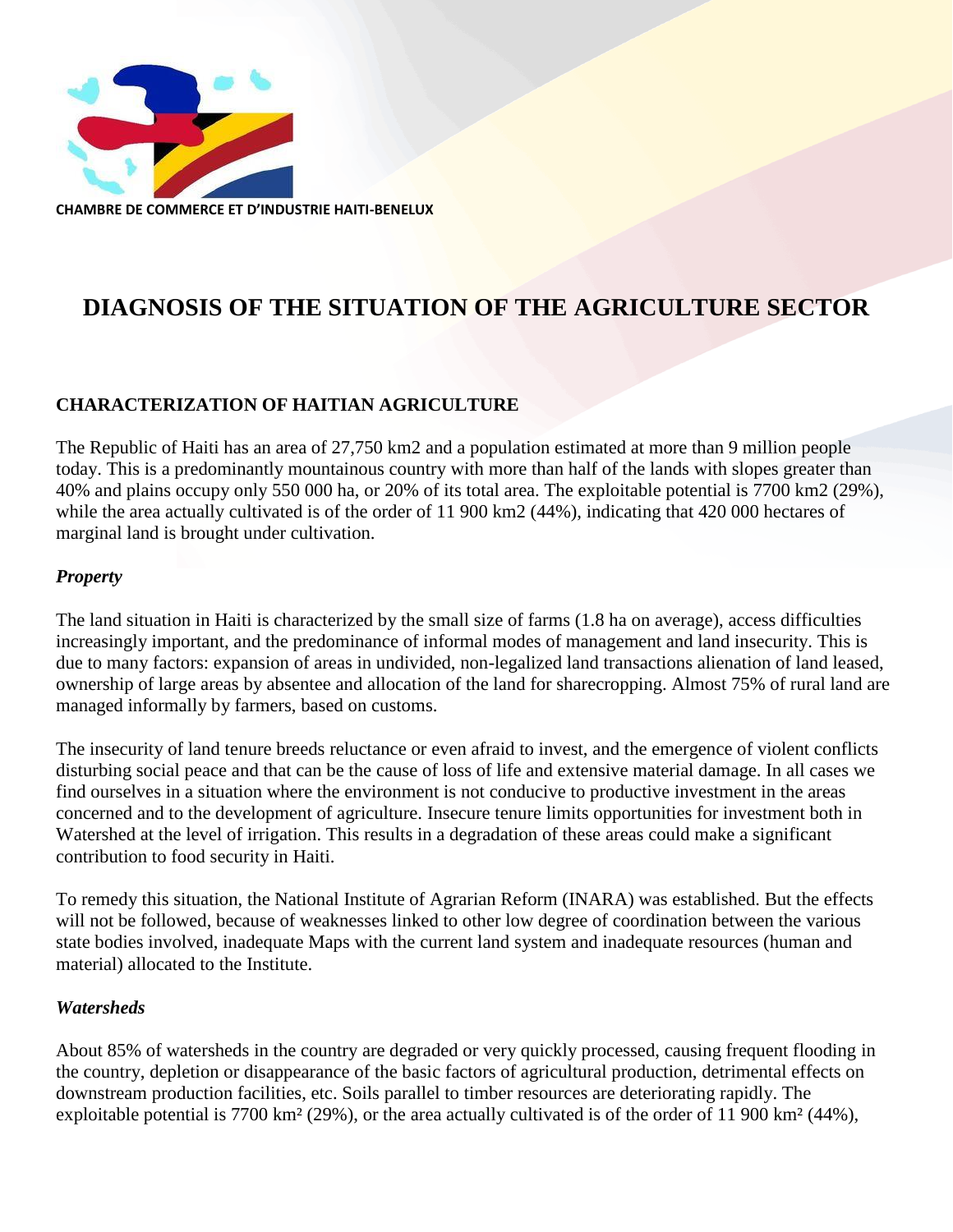which means that 420 000 hectares of marginal land is brought under cultivation. Thus, soil erosion is estimated at about 12 000 ha per year. The main factors behind this deterioration are among others mismanagement of space, the fragility of the physical environment (steep slopes, nature of materials), high population pressure, low agricultural productivity, violence climatic phenomena, conservation tillage practices, intensive cutting wood for energy needs and for construction.

### *The irrigation and Hydro-agricultural infrastructure*

MARNDR inventoried in 1999, 243 irrigation systems covering an area of about 75,000 ha, including 35,000 ha devoted to rice, 8,000 ha in the cultivation of bananas and much to crops corn, beans and vegetables.

Currently, there are five (5) types of irrigation system (SI) characterized by their size: the big SI, one of the Artibonite Valley which spans 38,000 ha; SI medium formed by twelve (12) systems located in La Plaine du Cul de Sac, Cabaret, Arcahaie, Leogane, Gonaives, Les Cayes and Saint-Raphael), and extending over an area Total 34 000 ha; approximately sixty (60) small SI that control as the case of varied size areas (between 30 and 900 ha) and covers a total of 13,000 ha; pumping stations and water wells; hill lakes, ponds and small lakes.

Irrigation infrastructure serving these areas have undergone over time successive deteriorations due to lack of maintenance and periodic cyclones. The operation of these systems is fraught with further management problems, due largely to the low involvement of users.

#### *Other agricultural and rural infrastructure*

The situation of the supporting infrastructure for agricultural and rural development is critical. The road network is estimated at 3400km in poor condition to 80%. Many areas with high production potential in the country is landlocked and virtually inaccessible in rainy seasons. Livestock infrastructure is in a poor condition. storage structures and preservation of agricultural products are scarce and adequate when they exist. This brings the producers usually sell their products immediately after harvest. This results in major price variations over the year and the marketing of products of low quality, such as meat, fruits and vegetables. The unavailability of electricity as a major constraint to the development of certain agricultural sectors.

#### **Large groups of actors in the agricultural sector**

The actors and state operators including ministries and local authorities. The Ministry of Agriculture, Natural Resources and Rural Development (MARNDR) is the industry leader providing as much as possible the provision of services to farmers. The Local Authorities, in accordance with the law of April 4, 1996, are the privileged managers of the resources available in rural areas and are key partners MARNDR for the development of rural areas.

- Farmers, farmers' associations and other operators, contractors of the traditional private sector.
- Service providers (NGOs, firms, Agricultural Organisations, International Organisations);
- Agents of marketing and / or processing, including women who actively participate in these stages;
- Financial partners in the agricultural sector.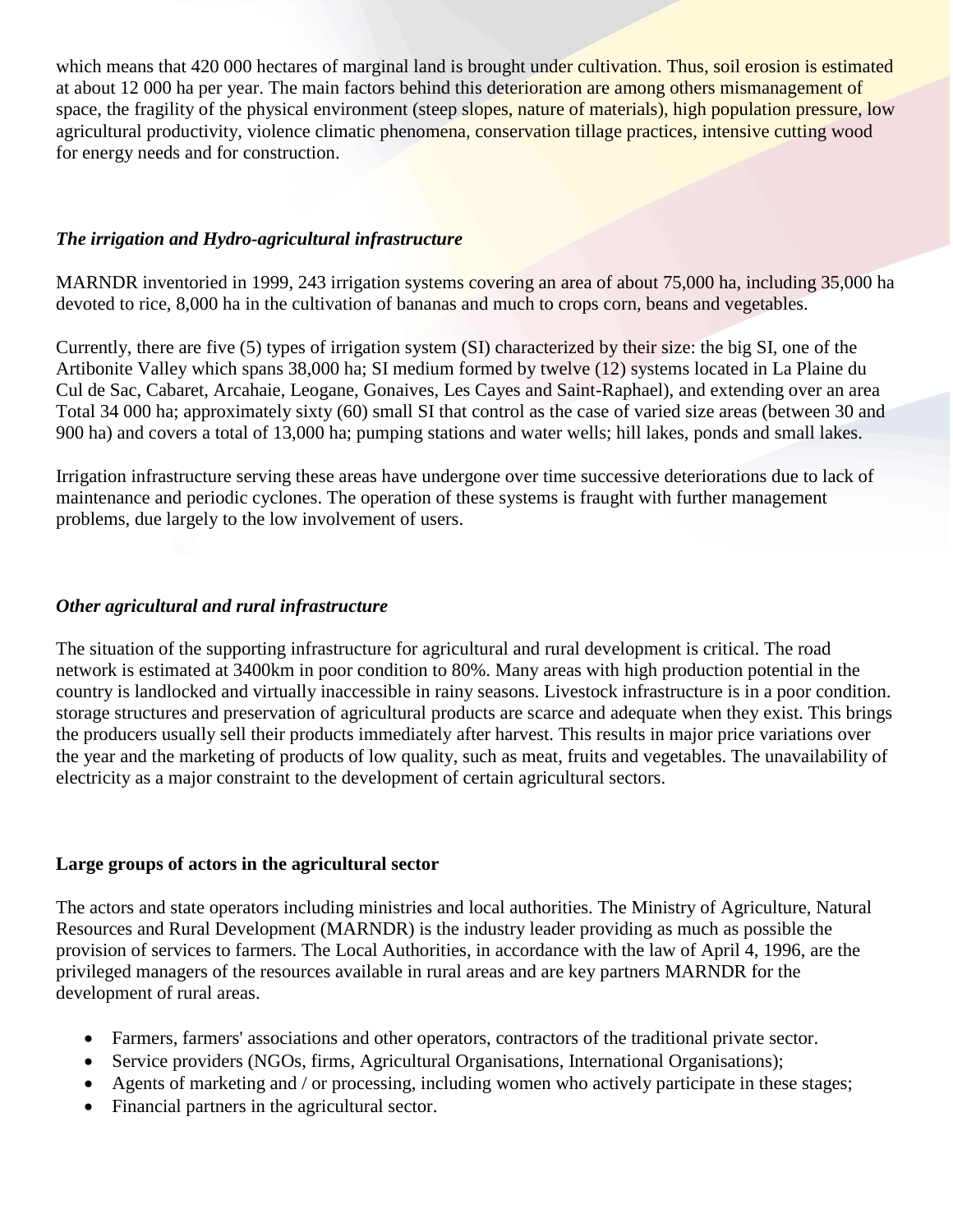#### *The supply of agricultural inputs*

A major obstacle to improving agricultural productivity is low availability and limited access to agricultural inputs such as quality seeds, fertilizers, pesticides, veterinary products, animal feed, etc. The wonderful field that represent the urban organic waste has not practically exploited.

The farmer usually used as seed seeds from the output or bought in the rural market. So that farmers now have a local germplasm low yields. Weak agricultural tools are evident all over the country.

Today, thanks to the decrease in oil prices in the international market and the fertilizer subsidy program in progress at MARNDR, prices of chemical fertilizers were down on the local market. However, it should be found in the medium term, budgetary resources to finance such a grant program in fertilizer prices.

### *Rural finance*

Currently, there is a strong demand for credit from various stakeholders in the agricultural and agro-industrial sector (companies, cooperatives, producer groups, households, etc.). The BCA, state institution that provides credit in rural areas, today strongly decapitalized, because of low reimbursement rates is unable to play its role. Banks have very little involvement in rural areas, because of the risks associated with agricultural production. The weakness of state institutions and the virtual absence of the conventional financial sector have created a favorable space for the operation of a variety of micro finance institutions in rural areas. They are of several types: cooperatives, NGOs, associations, etc. In fact, the financing of rural areas by formal credit institutions is very low compared to the needs. This results in a reduction of productive activities and use of usurious credit. There is therefore an important and urgent need to make rural fresh capital to facilitate productive investment in agriculture. The microfinance institutions dominate the landscape but are mostly interested in urban and suburban areas. Moreover, they mainly provide loans to non-agricultural activities such as trade. The offer is very diversified, with predefined conditions, non-negotiable that are generally unsuited to the main activities of the rural world and, especially its rate of reimbursement is often monthly and its short duration. This situation causes a reduction of productive activities in the area, yet has a productive investment urgently needed.

# **The production system and branches**

Haiti's agricultural sector has three main production systems: livestock, fisheries and aquaculture; cereal; other food products. These three systems are closely interlinked, almost all farms practicing polyculture and polyrearing and most fishermen also have an agricultural activity.

### **The production system: farming, fishing and aquaculture**

Livestock plays an extremely important role in the system of saving family farms 1,000,000. Indeed, 35% of farms totaled over 1,000,000 pigs, 55%, 1.5 million cattle; 65%, 2.5 million goats and 80%, 4,000,000 poultry.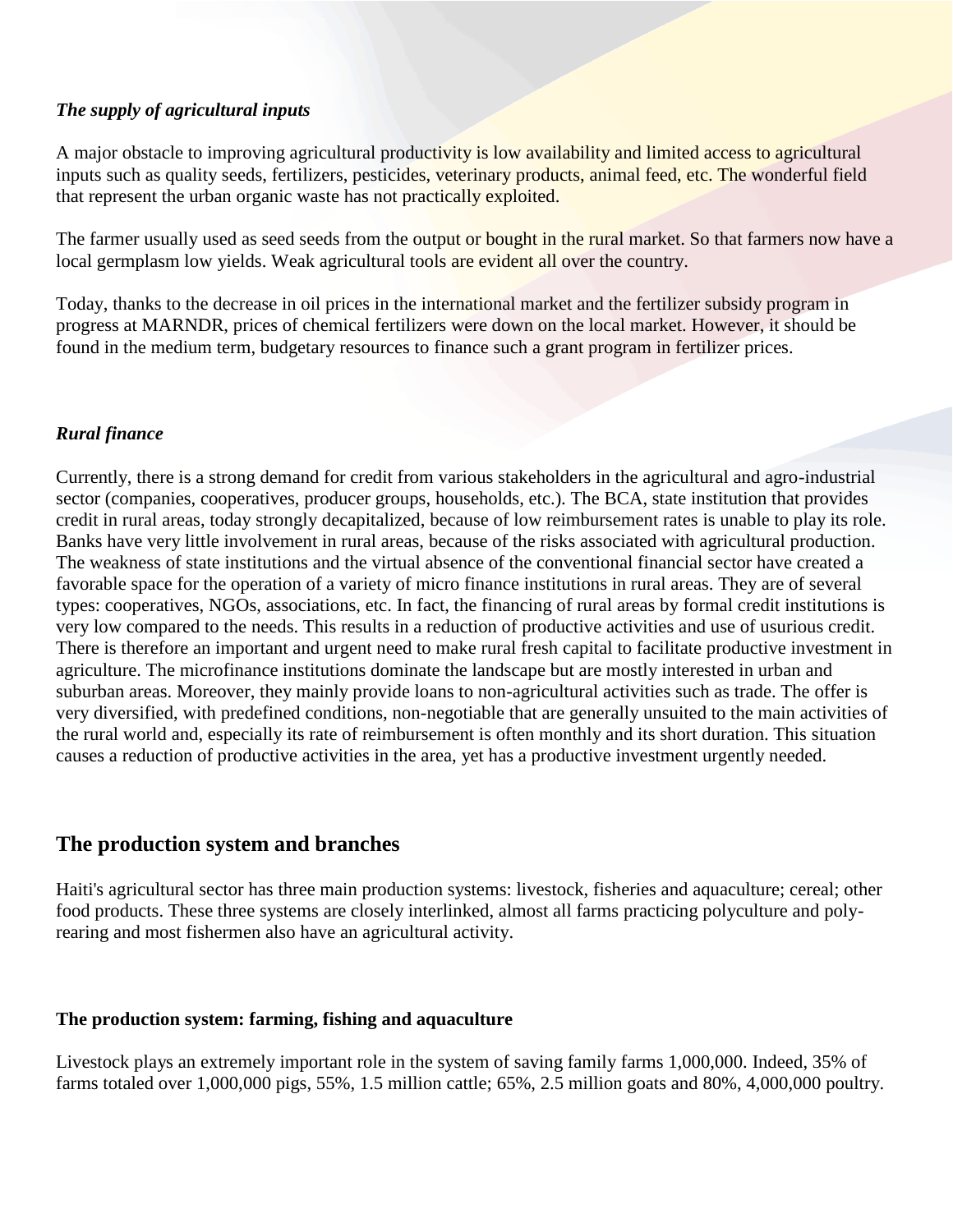Aging in small family farms represents over 90% of national production. It meets most of the current demand within the country and annually exports to the Dominican Republic for about \$50,000 goats US 2,000,000 excluding cattle and poultry rustic.

Domestic production does not meet the demand of the local market in eggs, dairy products and industrial poultry meat that is offset by significant commercial imports, to the tune of US \$ 20 million / year for 360 million of eggs, US \$ 50 million / year to 90,000 TM milk equivalent of dairy products and the equivalent of 12.5 million chickens, 90% in cut pieces.

The cattle with about 500,000 adult cows has a potential of more than 100,000 MT per year, capable of meeting the current effective demand for dairy products. But lack of infrastructure for the processing and marketing, this sub-sector cannot enjoy a market currently filled to 80% by commercial imports (90,000 MT).

On poultry farming, there is a potential layout for 5000 family units of laying with 200 heads per unit. Which can ensure national production of 24 million eggs per month.

The increase of aquaculture production requires better management and rational exploitation of lakes and ponds. Fishing is underdeveloped and faces the weakness of equipment, lack of processing infrastructure and conservation and the scarcity of credit sources.

The development of livestock sectors, fisheries and aquaculture faces many constraints such, the low availability of fodder inputs and watering infrastructure, low availability of fingerlings within aquaculture and technological weakness the high prices of imported food for poultry, aquaculture and intensive pig farming, poor access to credit, the weaknesses in the professionalization of the sub-sector in a context of lack of protection of domestic production.

### **The production system: Cereal**

Irrigated rice is produced at a couple of areas with a high concentration in the Artibonite Valley, which supplies about 60% of national production. Rice cultivation occupies 130,000 households, including 90,000 in the Artibonite, including 30,000 workers' sharecroppers.

The domestic rice production has been declining for over a decade. This decrease is mainly caused by the inefficient management of irrigation water and poor drainage perimeter of Artibonite, difficult access of farmers to inputs, competition from imported rice, etc. The recent support provided by MARNDR form of inputs, agricultural equipment and rehabilitation of irrigation infrastructure, however, contributed to an improvement of the technical performance of the rice.

Domestic rice demand is satisfied to 80% by imported rice, to 12% of the rice produced in the Artibonite and 8% of the rice produced in other rice-growing areas of the country and the rice milling waste the Dominican Republic, called cabecit.

Regarding corn, we find in the domestic market local corn and imported corn. The concentration of basin production of local corn is located in the plain of Les Cayes (South Department) with 24,000 hectares approximately 250,000 hectares across the country. Include sub-zones of relatively large production in the Grande-Anse, North, Central Plateau and Artibonite. The corn relates very little to producers by its low efficiency, despite technological advances in the plain of Les Cayes.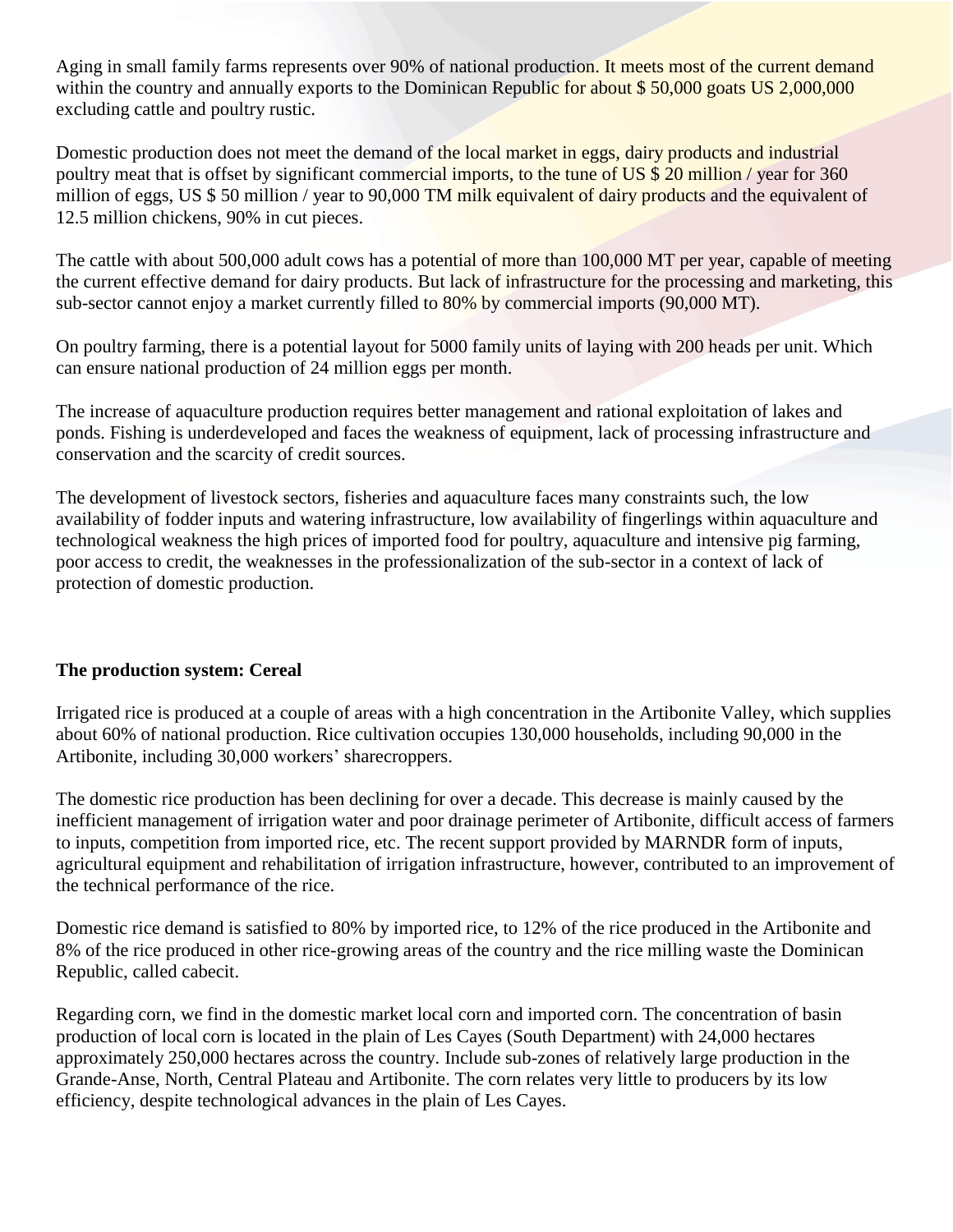Sorghum is the third-largest cereal in Haiti after rice and corn. It is one for the future of Haiti cultures threatened by water scarcity. Sorghum production is far less expensive than corn that needs lots of water. It is not served by a strong network of business intermediaries that provide its processing and marketing. Its marketing is preferably in the production culture media.

#### **Tubers sector**

Local production of tubers is important. FAO esteem around 750,000 TM, 45% of cassava, mainly bitter varieties for the production of wafers. The tubers are grown in combination with food and cash crops in all production areas: cassava in the dry and semi-moist area, sweet potato in semi-humid and humid zones in plain and mountain, yam and malanga in wet areas at all altitudes, the "mazonbèl" (Colocasia "dasheen" in the anglophone Caribbean) in waterlogged depressions low altitude.

There are about a dozen varieties of yams produced, the main ones being yellow yam and "Guinea", with white flesh. One hundred sweet potato varieties are grown, most varieties are endogenous, few new varieties introduced efforts were undertaken.

Tubers exports total less than 500 TM per year and are directed towards the Turkish Islands, the Dominican Republic, the United States and the Bahamas. More than 300 TM go to the islands to the north. The annual yam shipments to Turkey and Caicos were estimated at more than 250 TM and those sweet potatoes approximately 60 TM (Capital Consult, 2004). For the Dominican Republic, they consist of small quantities of yams, malanga and cassava for border cassaveries. The United States came in last place with less than 25 TM yam annually in 2003 and 2004 (USDA / ERS, 2005).

#### **The vegetable sector**

There are more than thirty vegetables and condiments commonly produced in Haiti. The production areas are scattered throughout the country, in mountain areas and humid plains and irrigated plains.

The most important areas are found in the outskirts of Port-au-Prince (Kenscoff Seguin-axis), Pine Forest and the plains of Artibonite, Les Cayes, Gonaives and Cul de Sac. Only the Grande-Anse, despite favorable weather conditions, has no well-defined market garden areas, except for ginger that is concentrated in the area of Dame-Marie-Anse d'Hainault. The production is almost exclusively made of the peasant farms. The strongest demand is that of the capital and focuses on five products that are grown in the country: the kazoo (chayote), onion, cabbage, leek and carrot.

#### **Fruit sector**

Ecosystem diversity of the country permits the cultivation of a wide variety of fruits, including temperate productions. Nearly 150 species and varieties of fruit are grown or exist in a natural state. However, less than a dozen fruits constitute the bulk of marketed and consumed quantities. Mango, banana, avocado, coconut, breadfruit and citrus fruits are the main products and marketed. These fruits are from the production of peasant farms where trees are grown in combination with food crops (tubers, bananas, beans mainly) or coffee. Fruit exports are much diversified in the recent period. Consisting almost exclusively of mangoes in 1985-95, they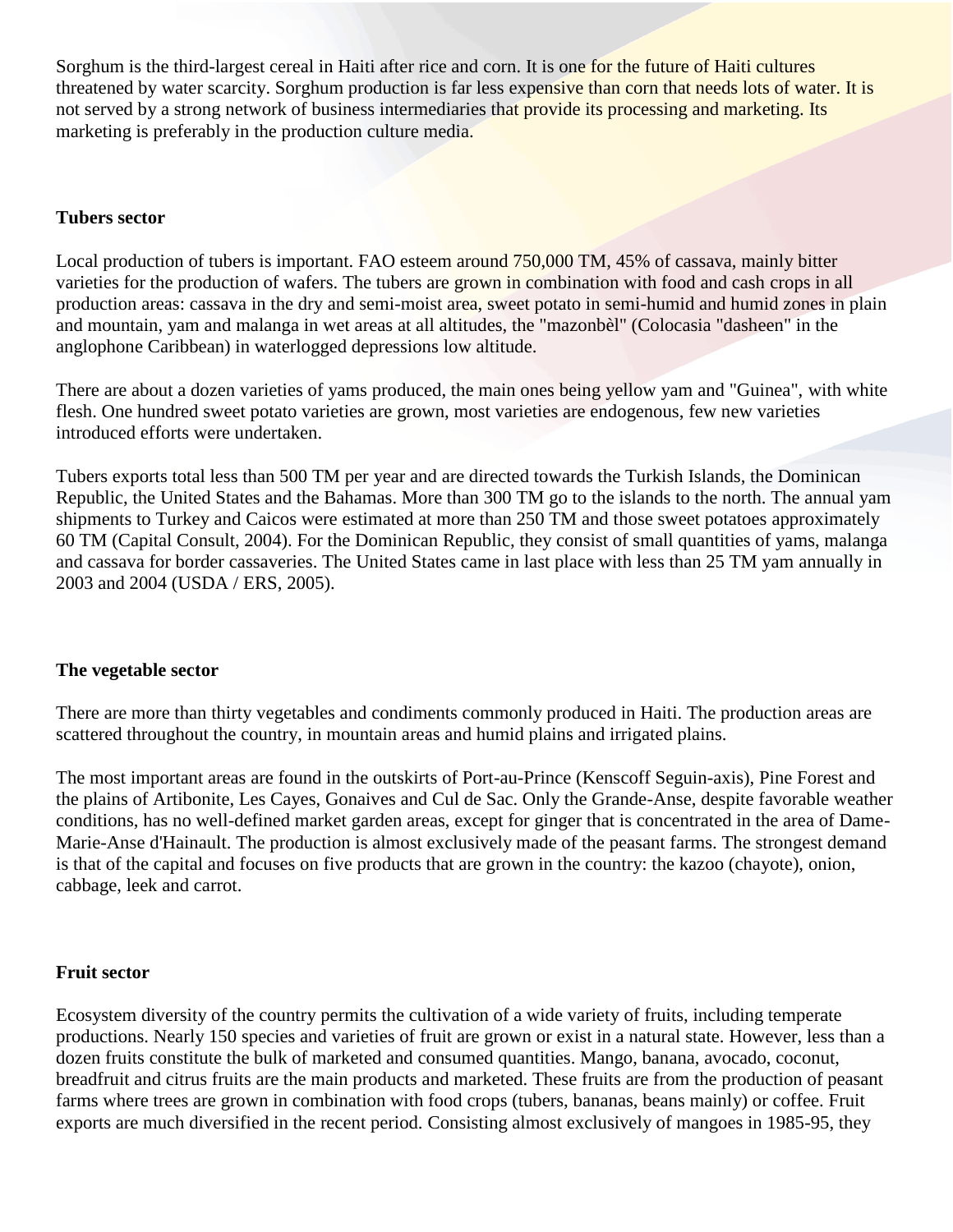spread with avocado, tamarind, passion fruit, cashew and other minor products for the development of trade with the Dominican Republic.

#### **Coffee sector**

Coffee growing is the small farmers in Haiti. There are more than 200,000 families that would be involved in coffee production in the country. The average area per family farm would be broadly at 0.50ha. The average area of farms are larger in Beaumont regions (Grande Anse) Thiotte (Sud'Est) and Baptiste (center) while they are much lower in areas of Plaisance / Dondon (North), d'Anse A Foleur / St-Louis du Nord (North West) and Cahos (Artibonite). Producers sell their coffee or cooperatives and associations which serve nearly 50,000 producers across four network marketing or intermediaries traditional channels whose main agents are underwater (intermediate unlicensed) speculators (intermediate patented) and exporters, or the Dominicans intermediate in number 20 that receive natural coffee from submarines outfielders in large number that market by unit small volumes (less than 100 bags per year by outfielders or industrial roasters (6 ) or multiple small artisanal roasters consisting mainly of women distributing their products in public procurement towns and villages.

#### **Cocoa sector**

Cocoa (Theobroma cacao) once constituted after coffee and sugar cane one of the largest sources generating currency for Haiti. The marketing of this product involved a large number of players. However, cocoa production does not vary greatly, but it is camouflaged under the emergence and increase in production of the other major producing countries. Cocoa cultivation is concentrated in two main areas of the country: North and Grande'Anse. This production of cocoa is almost the result of small planters, but they do not ensure the marketing of their products in international markets, resulting in the intervention of several intermediaries in the chain of this product.

Depending on the marketing lines, distribution channels it arise. Generally, include upstream producers themselves release their commodities speculators or cooperative, which sell the products to exporters that condition for sending them abroad; got there, the cocoa is bought by processors after conversion into finished products to provide distributors who finally deliver them to consumers.

# **INTEGRATION OF HAITIAN AGRICULTURE IN THE NATIONAL, REGIONAL, AND WORLD ECONOMY TODAY**

### Contribution of the agro sector to the national economy

Agriculture has always been the main source of tax revenue of the country into the decade of 1960-1970. The participation of the agricultural sector to the GDP was 45% in the 70 against 26% today, down 19% over the period and about 0.5% per year. Agricultural exports fell more, with the disappearance of traditional products such as sugar and meat, table exports. For example, the amount of foreign exchange generated by coffee exports rose from 52.5 to 3,800,000 dollars. Cocoa and essential oils evolve randomly, while the average value of mango exports only diminishes despite global growth demand.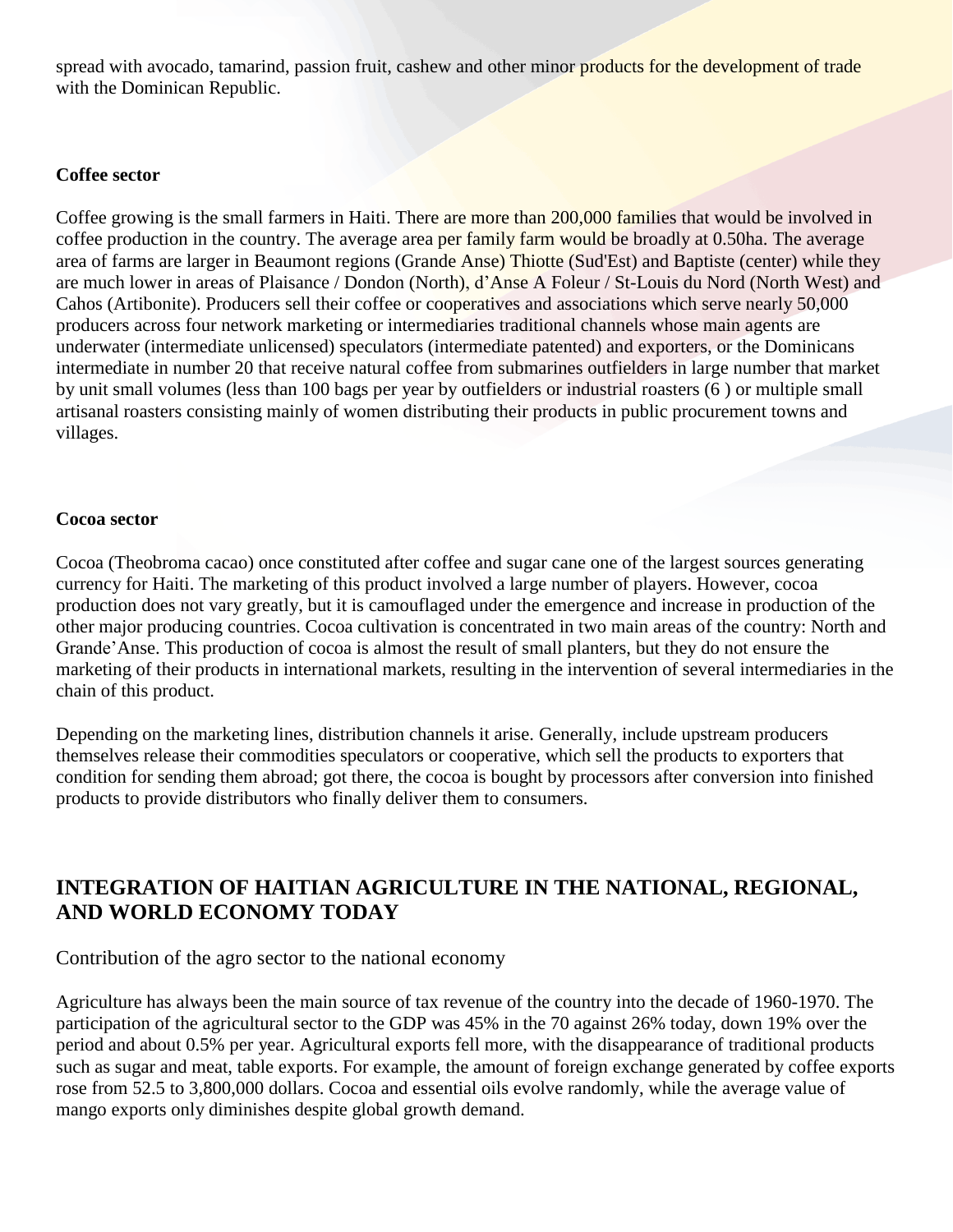Growth in the agricultural sector, although knowing a primer recent months remains low and variable. The food supply is always characterized by his failure with the demand. The food production deficit makes the country much dependent on food imports. According to estimates by the National Coordination for Food Security (CNSA) in 2009, domestic production ensured that 49% of food needs, available (in tonnes of grain equivalent) imports, 46% and food aid, 5% . On food security, the latest surveys show that the CNSA nutritional needs of a large fraction of the Haitian population (approximately 1.9 million people before the earthquake of 12 January 2010 and to 3.3 million after 12 January) are not satisfied.

# **Evolution of the macroeconomic framework and its impact on the functioning of the agricultural sector**

According to FAO data, agricultural production per capita have declined sharply between 1980 and 1994 and stabilized thereafter. The deficit has been filled by imports of food products that were then increased by 8.5% in 1981 to 1984, with a peak of 32% in 1996.

The growing increase in imports of food products has contributed to the deterioration of the trade balance, higher inflation, the depreciation of the flask - reinforced by the accumulated budget deficits - and thus to higher prices of products imported. Price stability is then presented as one of the priority objectives of economic policy.

The external trade liberalization policy followed since 1987 has increased in 1994. It has not produced the desired results of reducing food prices and export promotion. On the contrary, liberalization justified by the lack of supply has only further weaken the agricultural sector.

Moreover, the direction of economic policy focused on monetary and fiscal restraint has resulted in a high real interest rates, overvaluation of the gourd and a reduction in public spending. Competitive price and non-price competitiveness of the Haitian economy, especially the agricultural sector, were penalized. This policy has also caused a decline in terms of trade in the rural sector compared to other sectors of the economy and thus penalized farmers' incomes. The purchasing power of all households, but especially rural shows a notable decline that has accelerated since the mid 90. In rural areas, incomes fell and wages too. Imported foods that are needed in mass in the same rural areas, became a net buyer of food, become increasingly unaffordable because revenues are not following rampant inflation.

# **Involvement of international and regional trade agreements**

Haiti has signed several agreements that may impact on the economy in general and agriculture in particular. This is the case with the International Monetary Fund (IMF) and World Bank Agreement Facility Enhanced Structural Adjustment Facility (ESAF) which covers the period 2006-2009 and which aims to make the more competitive Haitian economy and facilitate its integration into the global economy. This agreement stipulated "*the complete liberalization of agriculture by the drastic reduction of agricultural tariffs and elimination of non-tariff barriers, the abolition of export taxes." This resulted in the reduction to 4.5% of the average tariff for agriculture. Whereas previously the tariffs for agricultural products were evolving in the range 40-50%. For example, they are currently set at 5% (rice), 3.5% (sugar), 5% (chicken, pork) or 0% (banana, egg and milk (3.5%), whereas they were for these product categories, respectively 50%, 40% and 50%. "*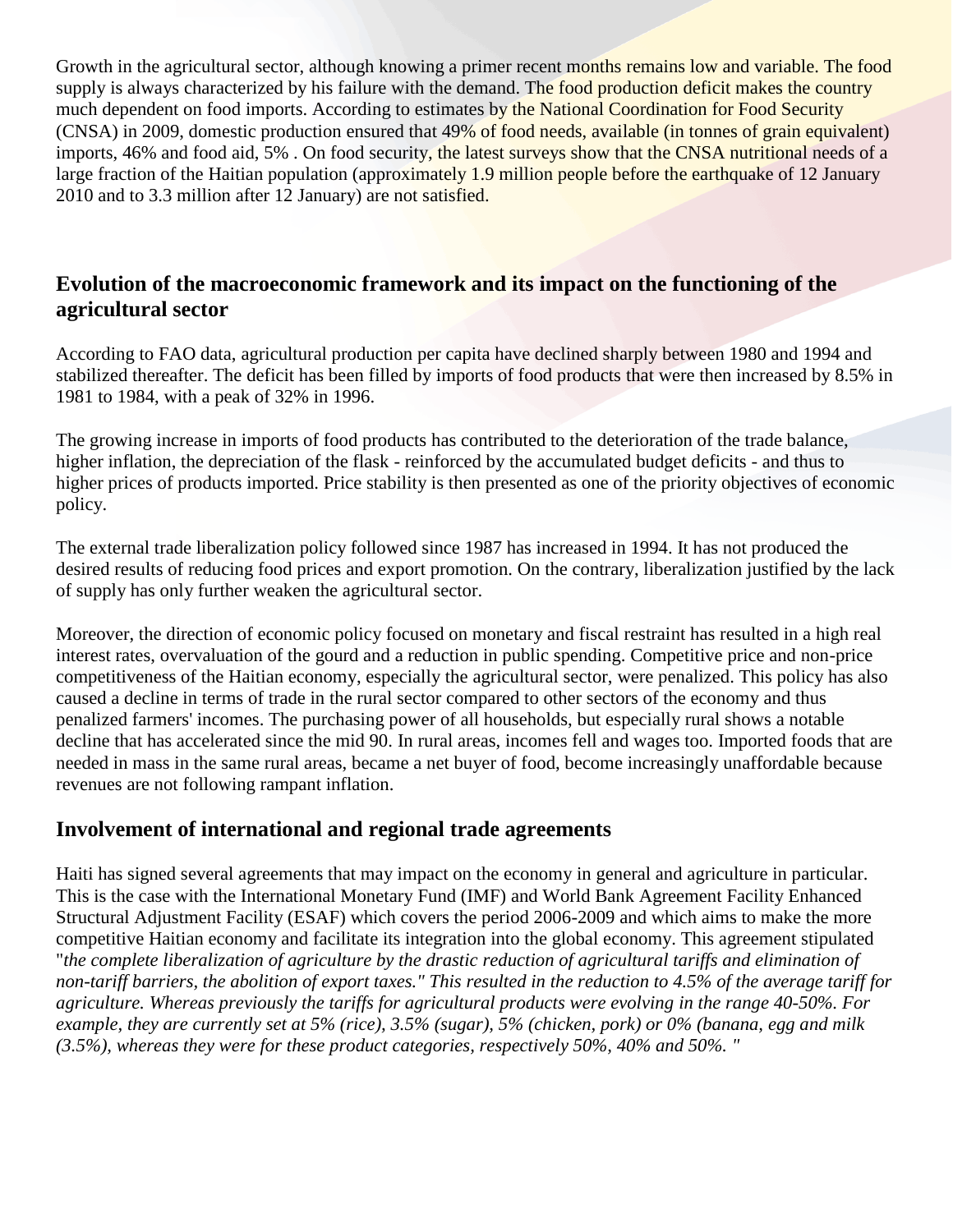As a member of the World Trade Organization (WTO), Haiti is a party to the Agreement on Agriculture under discussion within the organization. This agreement aims to increase market access and reduce subsidies for agricultural production in member countries with some exceptions for LDCs.

Haiti is a member since 1989 of the Lomé Convention and is part of the ACP (Africa-Caribbean-Pacific). This agreement was governed for more than two decades of trade based on the granting of preferences among this group of countries and the European Union.

However, the Lomé trade provisions were deemed incompatible with the new rules of international trade. Under WTO rules, the preferences were described as discriminatory. Thus, in June 2000, was signed in Cotonou a new agreement between the 77 ACP countries, including Haiti, and the European Union.

The Cotonou Agreement is a global partnership agreement for a period of twenty years and revised every five years. It allows goods from Africa, Caribbean and Pacific meet criteria established by the community to access free of duty to the territory of the European Community. It is through a waiver from WTO rules.

A new framework for trade relations established between the EU and the six ACP regions, including Haiti, through the Economic Partnership Agreements. These are reciprocal free trade agreements compatible with WTO rules which, considering the reduction and progressive and reciprocal elimination of tariff and non-tariff barriers, technical barriers to trade, and include, among others, trade in agriculture, fisheries and services.

Since 1996, Haiti joined the Caribbean Countries Community (CARICOM). This regional integration would be a valuable asset for Haiti with the economic and commercial benefits through the creation of opportunities for trade with other countries in the region.

Following the ratification of the revised Treaty of Chaguaramas and the Agriculture Protocol, CARICOM has chosen to direct agriculture to the international market and is committed to protecting the agricultural sector against dumping subsidized products, and other protectionist measures of trading partners can affect the production of the region. Member countries are also allowed to support their agriculture in the form of subsidies.

The Common External Tariff (CET) is one of the main instruments used by the community to protect the various sectors of the regional economy. Customs duties on agricultural products can be up to 40% maximum.

According to CARICOM, the rates in force in the country are relatively low, the CET would result in a substantial increase in tariffs. As a result, Haiti has received suspensions of the CET on some 500 products for five years, corresponding to a revolving adjustment, scheduled to begin on ratification of the CARICOM Treaty by the Haitian Parliament. Haiti has postponed its membership in CARICOM Common Market in calling for a moratorium, not yet implemented the provisions relating to the Treaty of Chaguaramas.

Apart from these multilateral commitments, it is important to mention specific agreements in some sectors such as the International Coffee Agreement, the International Cocoa Agreement and other bilateral trade agreements with a number of countries.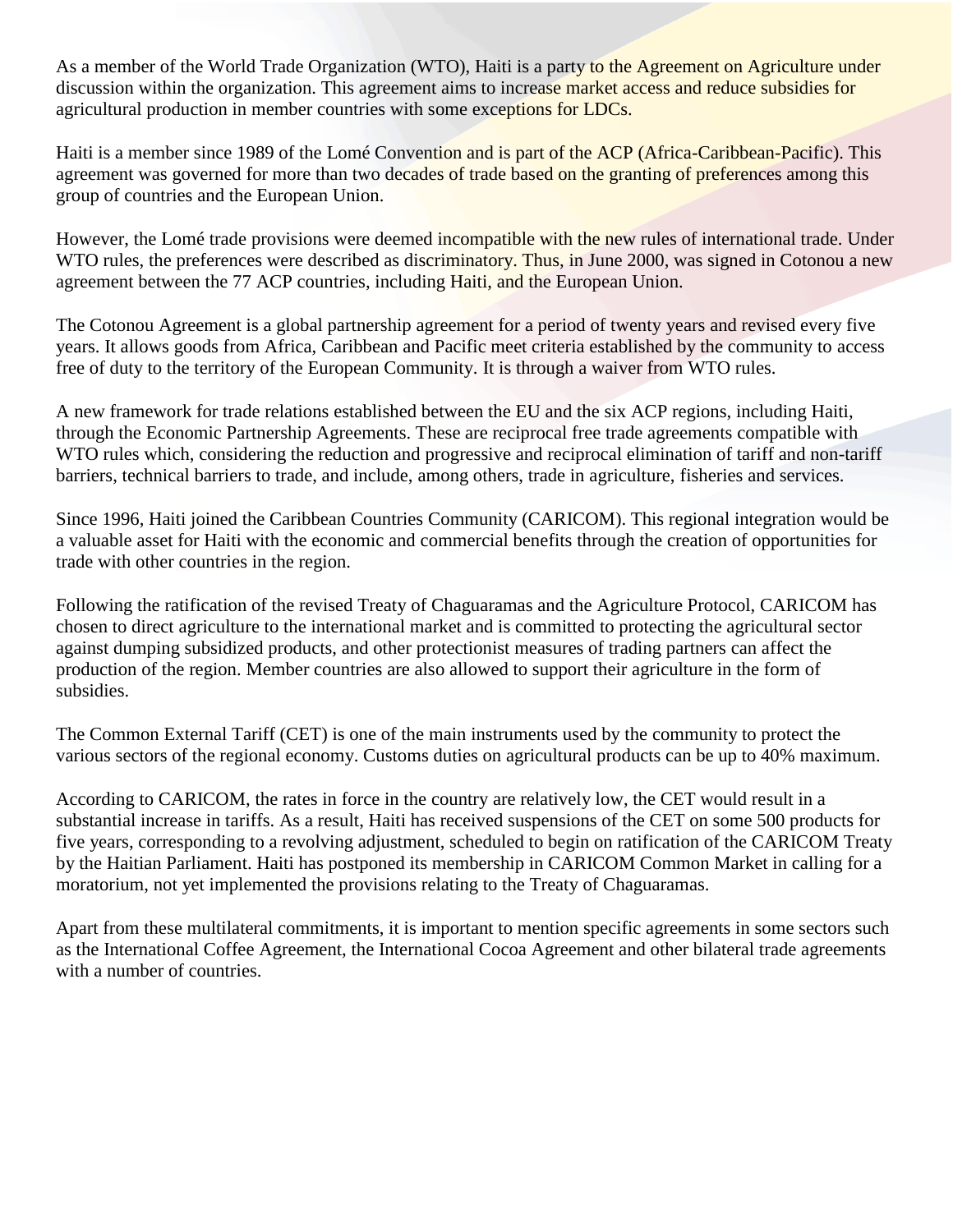# **The projections on the future of agriculture in the regional and international context**

It should be remembered that the neoliberal policy has had many adverse effects on the Haitian agricultural sector. At the macro level, it has contributed to the decline in agricultural production, falling exports, soaring food imports, the reduction in support for food crop production. At the meso and micro levels, is associated with a reduction in public investment in the sector and technical assistance, with the effect of declining productivity of domestic production and farm incomes.

This has led to the impoverishment of farmers for whom it has become more difficult to live their profession and satisfy the needs of their families.

In perspective, thanks to the Agreements on Agriculture of the WTO and the Common External Tariff (CET) of CARICOM, it is possible to make interventions on the border to revise tariffs. However, although there are opportunities for application of the tariff option in certain agreements (TEC Agreements on Agriculture of the WTO) commitments under other agreements such as those with BWI can go against these opportunities and limit their mobilization. Thus, it is in compliance actions under the management of the sub-sector.

# **SUMMARY: LIMITATIONS AND STRENGTHS OF AGRICULTURE**

The low agricultural performance is linked to a set of constraints that can be listed as follows:

- The accelerated degradation of natural resources (soil water, forests) with particular consequences for the gradual reduction of the productive capacity of land
- The recurrence of natural disasters, coupled with the high vulnerability level of certain areas of the country
- Poor management of infrastructure and irrigation water
- Accelerated urbanization of land irrigated or humid plains
- Limited access to agricultural inputs and equipment
- A land tenure characterized by tenure insecurity (access sharecropping or tenant farming with very short-term leases, or undivided family access), the small size of most farms, land conflicts in some areas of the country
- A financial system very underdeveloped in rural areas and not really suited to the needs of operators
- Impairment of agricultural research and technical support
- Impairment of agricultural and rural infrastructure including irrigation and drainage infrastructure, see the secondary access, storage and conservation facilities, processing facilities
- Low investment in the sub-sectors of livestock and fisheries
- the marked decrease in agricultural by-products and animal feed in general
- degeneration of local genotypes as a result of uncontrolled projections, the unavailability of quality broodstock
- attacks of pests on plants and animals
- lack of epidemiological control, regular campaign prophylaxis and health monitoring
- losses after high crop
- the lack of standards and quality control system
- Too excessive liberalization of the agricultural market (low rates, quantitative restrictions eliminations)
- An unfavorable fiscal policy devoting scarce public resources to the agricultural sector
- A lack of articulation with other actions of other state sectors on the one hand and the other private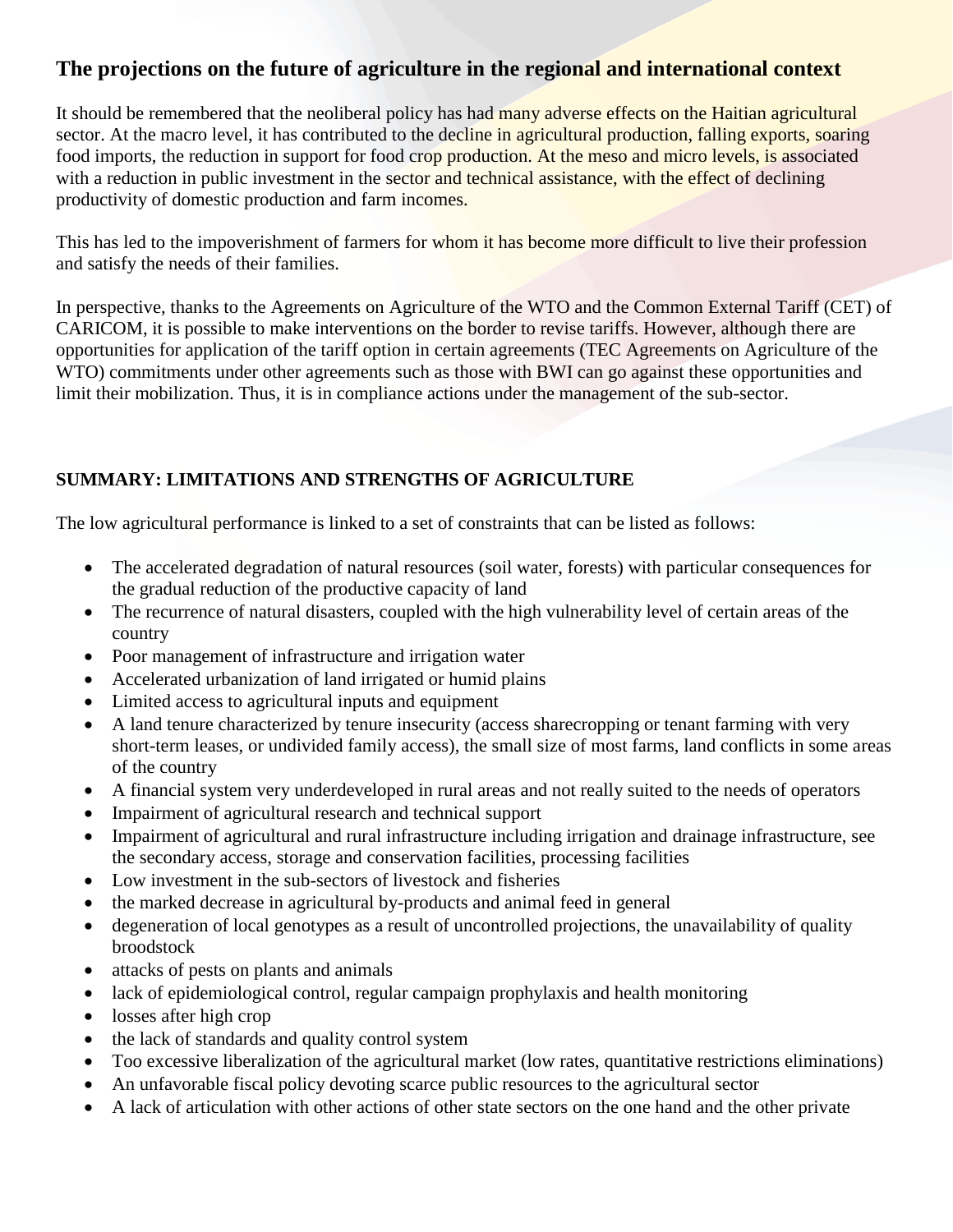# **Advantages**

Despite this difficult environment, the agricultural sector has strong advantages likely to be assessed as part of actions to its development. They can be summarized as follows:

- Large areas and good undeveloped land value (eg., Northeast)
- The availability of irrigation water and irrigated land
- A diversity of agro-ecological environments authorizing the establishment of a wide range of sustainable production systems
- The possibility of livestock development, especially at the hillsides, with the strengthening of animal health services to reach the agro-processing milk, meat in the various municipalities of the country
- 1535 kilometers of coast for fishing and fish farming, and ability to develop deep-sea fishing
- The existence of proven technical models that can be disseminated for improved agricultural production
- The crop and livestock production primarily biological
- The existence of a local market to satisfy
- The close proximity to the US market and the Dominican Republic
- The existence of producer organizations networks
- The presence of MARNDR to municipal level

# **ISSUES, VISION AND OBJECTIVES OF AGRICULTURAL DEVELOPMENT POLICY**

The main challenges of the agricultural sector are:

- The reduction of food dependency in a food sovereignty perspective (search of the maximum satisfaction of domestic food demand);
- The creation of rural employment opportunities to curb urban migration;
- Increasing the contribution of the agricultural sector in foreign currency;
- Reduction of environmental vulnerability.

# **VISION OF THE AGRICULTURAL DEVELOPMENT**

The Agricultural Development Policy is part of a long-term vision of agriculture

• modern agro-ecological, based on effectiveness and efficiency of family farms and the promotion of agricultural enterprises through the private sector involvement;

• productive and competitive in the local market and the international market, to ensure food security of the population;

- providing a decent income to its assets;
- concerned with the preservation of the environment and natural resources;
- building up surpluses for the operation of food companies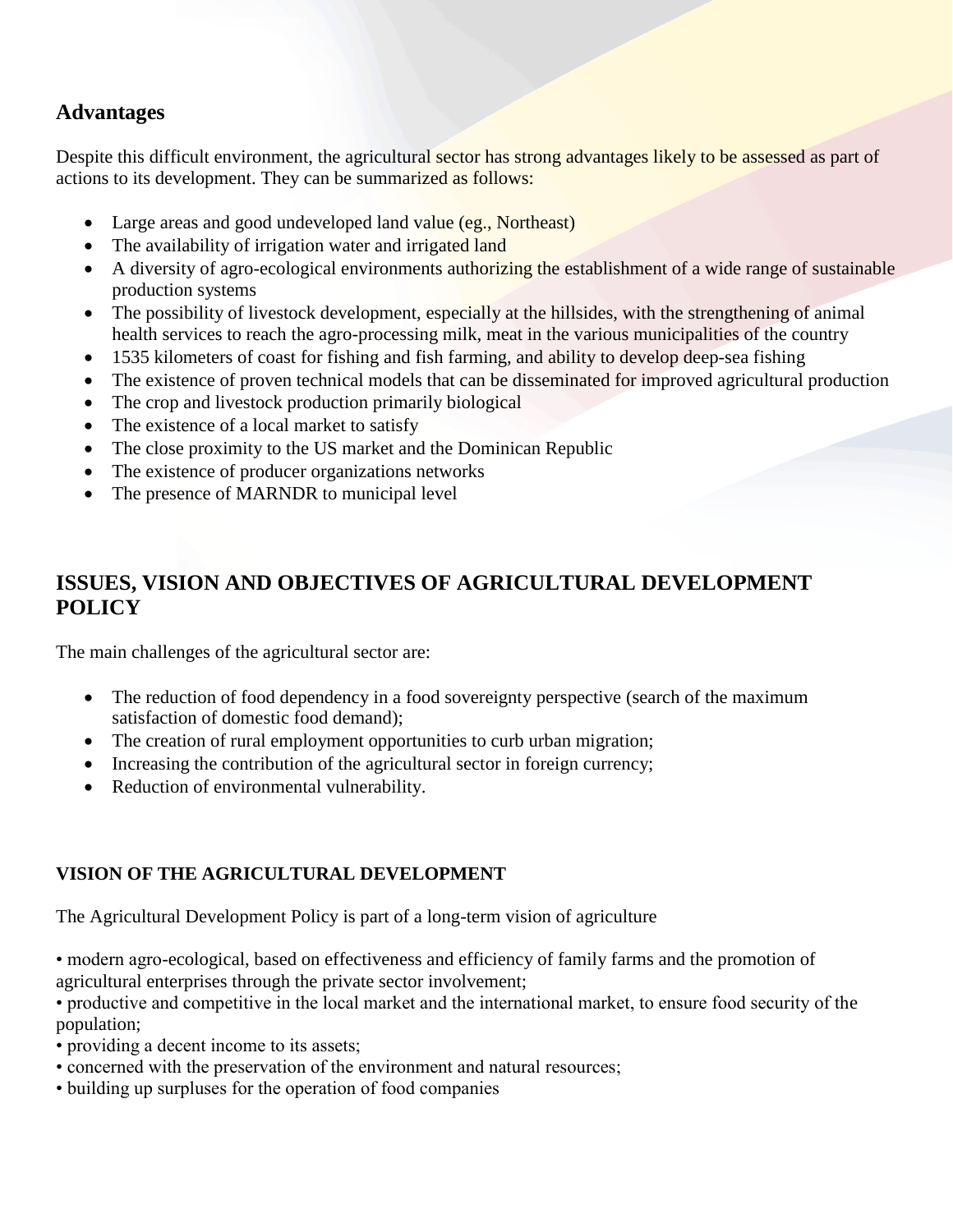### **THE AIMS**

As part of this vision, and given the stakes, the objectives for 2025 are:

### **General objective**

The overall objective of the implementation of agricultural policy is to contribute sustainably to meeting the food needs of the Haitian people and to develop the country's social and economic.

#### **Specific objectives**

The following specific objectives are targeted:

- coverage of national consumption by domestic production from 45% to 70%;
- the agricultural sector has about 500,000 farms, providing a decent income for farmers;
- coverage of imports by agricultural exports going to "5%" (2009 figure) to 50% in 2025;
- the part of the rotation covered by annual crops tilled in areas of hill and mountain is greatly reduced.

These objectives reflect the concerns of the Government making the agricultural sector the mainstay of growth and poverty reduction in the country, as it appears in official documents, including the PRSP (Growth National Strategy Paper the Poverty Reduction). The main attractions of this document regarding the agricultural sector are:

- Promotion of sustainable agriculture and improved land management;
- Boosting agricultural production through better organization of supply chains;
- Modernization of rural infrastructure;
- Promotion of fishing and aquaculture;
- Revival of agro processing;
- Promotion of a new marketing strategy;
- Financing agriculture.

This interest in the sector was reiterated after the earthquake of 12 January 2010 in the various documents circulated by the Government, including the Action Plan for National Recovery and Development of Haiti, one of the 4 major shipyards, economic rebuilding, also the agricultural sector a pillar of stability in the country and an essential axis of its development.

### **COMMITMENTS OF THE HAITIAN STATE**

Achievement of objectives of agricultural policy is based on the Haitian State commitments to:

- encourage the development of initiatives and private investment in agriculture, particularly for farmers but also the producer organizations and firms supplying goods and services to farmers;
- practicing good governance of public resources, through dialogue between the different categories of actors, the search for consensus between different stakeholders, and transparent management of budgetary resources available;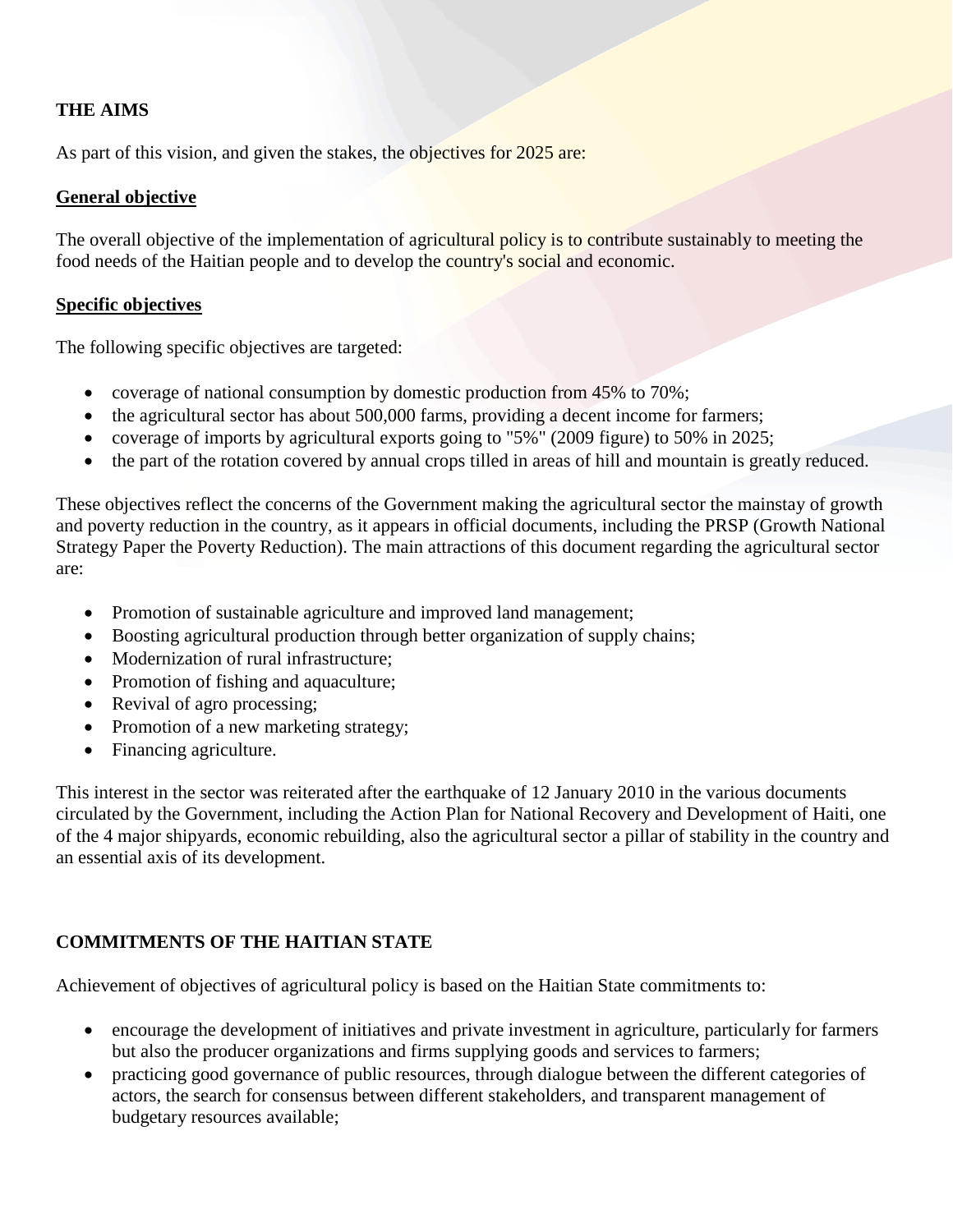- ensure active participation of key stakeholders, ie farmers and their organizations in the definition and implementation of programs, plans and projects that will come from this agricultural development policy;
- promote the advancement of women and rural youth who derive income from agricultural production, including strengthening access to inputs, appropriate technologies, training, employment. In particular, the inclusion of young people will be built through entrepreneurship development strategies to ensure a dynamic succession, wealth.
- Ensure ongoing participation through institutional mechanisms, representatives of civil society (NGOs, private sector, producer organizations and other value chain actors) in developing operational strategies for implementing programs and also their monitoring and evaluation
- increase of 3% "x% 1" on the part of national budgetary resources to the agricultural sector between 2010 and 2025.

# THE PRIORITY AREAS OF INTERVENTION

- Support for the accessibility of producers to basic production factors including (i) secure access to land as a guarantee of long-term investment, (ii) access to irrigation water and participatory management of infrastructure and water resources, (iii) the management of other natural resources (soil, residual forests, fisheries), (iv) prevention and risk management and natural disasters;
- The development of the agricultural sector and promotion of markets including (i) the development of the various sectors considered carriers: food crops (rice, banana, pigeon peas, vegetables, tubers), export crops (coffee, cocoa, fruits) livestock, fisheries and aquaculture, (ii) the development of processing products, (iii) promotion of national, regional and international levels to stimulate production, (iv) the establishment of safety nets and preventive storage
- The regulation of agricultural markets as well as private goods and services to support the sector: tariff protection, public procurement, storage, agricultural inputs and equipment, financial services (insurance, credit). The offer should be improved so that these goods and services are available at all times where the producers in need.
- Development of an offer public service to agriculture and farmers: health protection, research and development and agricultural extension, generalizing participatory approach to enable all stakeholders to be involved in the identification needs and themes;
- Institutional strengthening comprising (i) integration of the gender perspective, (ii) communications, (iii) strengthening the steering and coordination capacity of the Ministry of Agriculture, (iv) internal restructuring ( v) human resource management, (vi) strengthening monitoring and evaluation capacity, (vii) capacity building of farmers and professional organizations.